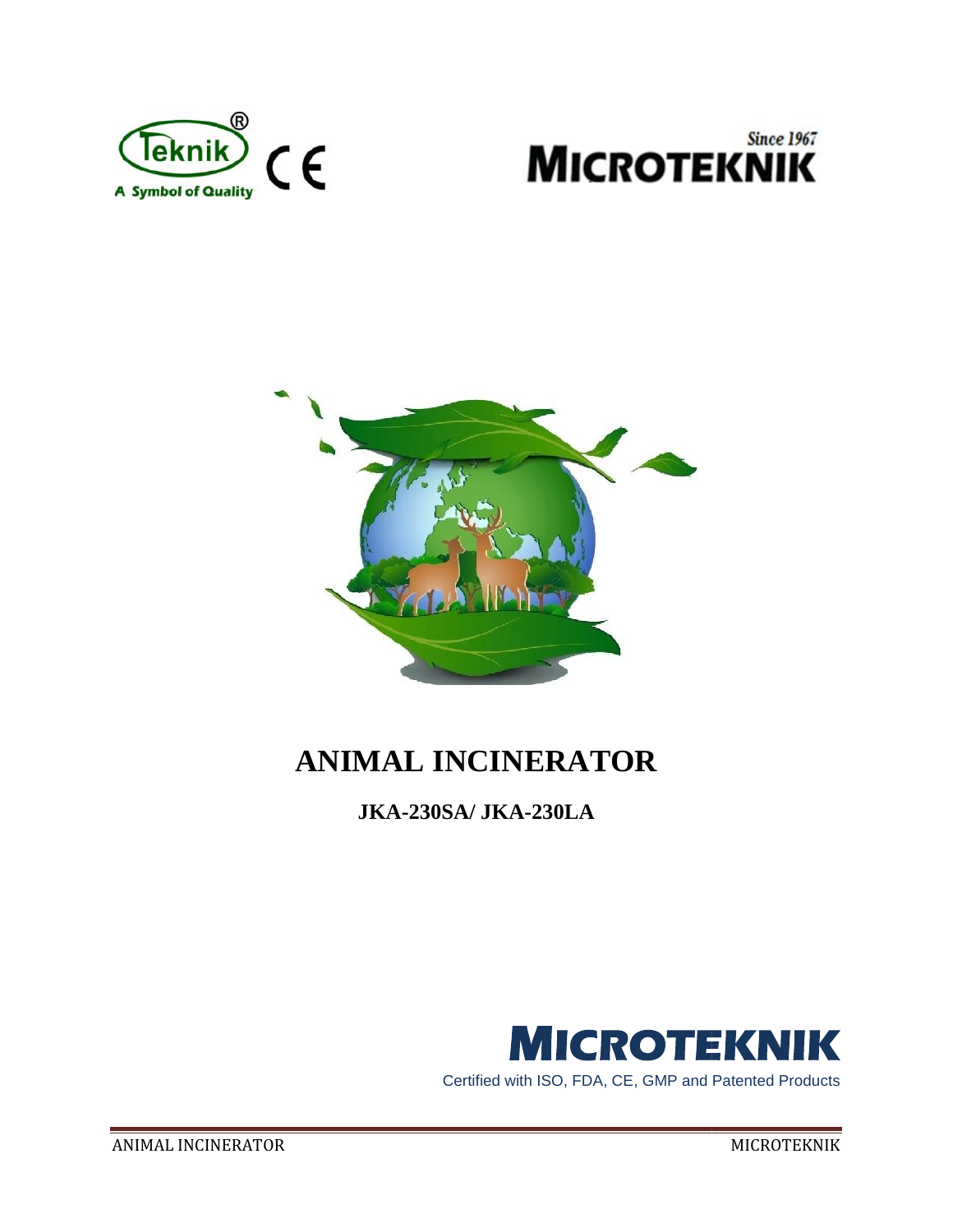

## **ABOUT MICROTEKNIK A**

We MICROTEKNIK, leading manufacturer and exporters in the field of scientific laboratory equipments, Engineering educational equipments, hospital equipments, Waste management and Incinerators.

Rich experience of over 5 decades in manufacturing with continuous improvements in laboratory equipments, Engineering educational equipments, hospital equipments,<br>Waste management and Incinerators.<br>Rich experience of over 5 decades in manufacturing with continuous improvements in<br>producing world class qu /customers feedback in achieving TEKNIK Brand as Import Substitution.

We owe the responsibility not only to supply quality products on time but till the successful installation-Commissioning and training at users end. mers feedback in achieving TEKNIK Brand as Import Substitution.<br>we the responsibility not only to supply quality products on time but till the<br>ssful installation-Commissioning and training at users end.<br>competitive price o

Highly competitive price of world class products with complimentary Periodic check up, spare part management and unsolicited service by TEKNIK made us preferred Supply Partners in National & International Market.

With Warm Regards. With VIKAS JAIN CEO.

- $\checkmark$  MICROTEKNIK" that has been in the business for past 53 years .
- $\checkmark$  Our machines and equipments are of global standard and as per the norms of the central pollution control board and also as per solid waste management rule- 2016.  $\checkmark$  Our machines and equipments are of global standard and as per the norms of the central pollution control board and also as per solid waste management rule-<br>2016.
- $\checkmark$  We are certified with ISO, FDA, CE, SSI, MSME, FIEO, FISME, NSIC, GMP and Drug License.

#### **OUR SKILLS**

- $\checkmark$  Premium Quality.
- $\checkmark$  Timely Delivery.
- $\checkmark$  Competitive Prices.
- $\checkmark$  Highly Efficient Instruments.
- $\checkmark$  Sophisticated Infrastructure. V Timely Delivery.<br>V Competitive Prices.<br>V Highly Efficient Instru<br>V Sophisticated Infrastri<br>V Service Backup .
- $\checkmark$  Service Backup.
- $\checkmark$  Highly skilled engineering.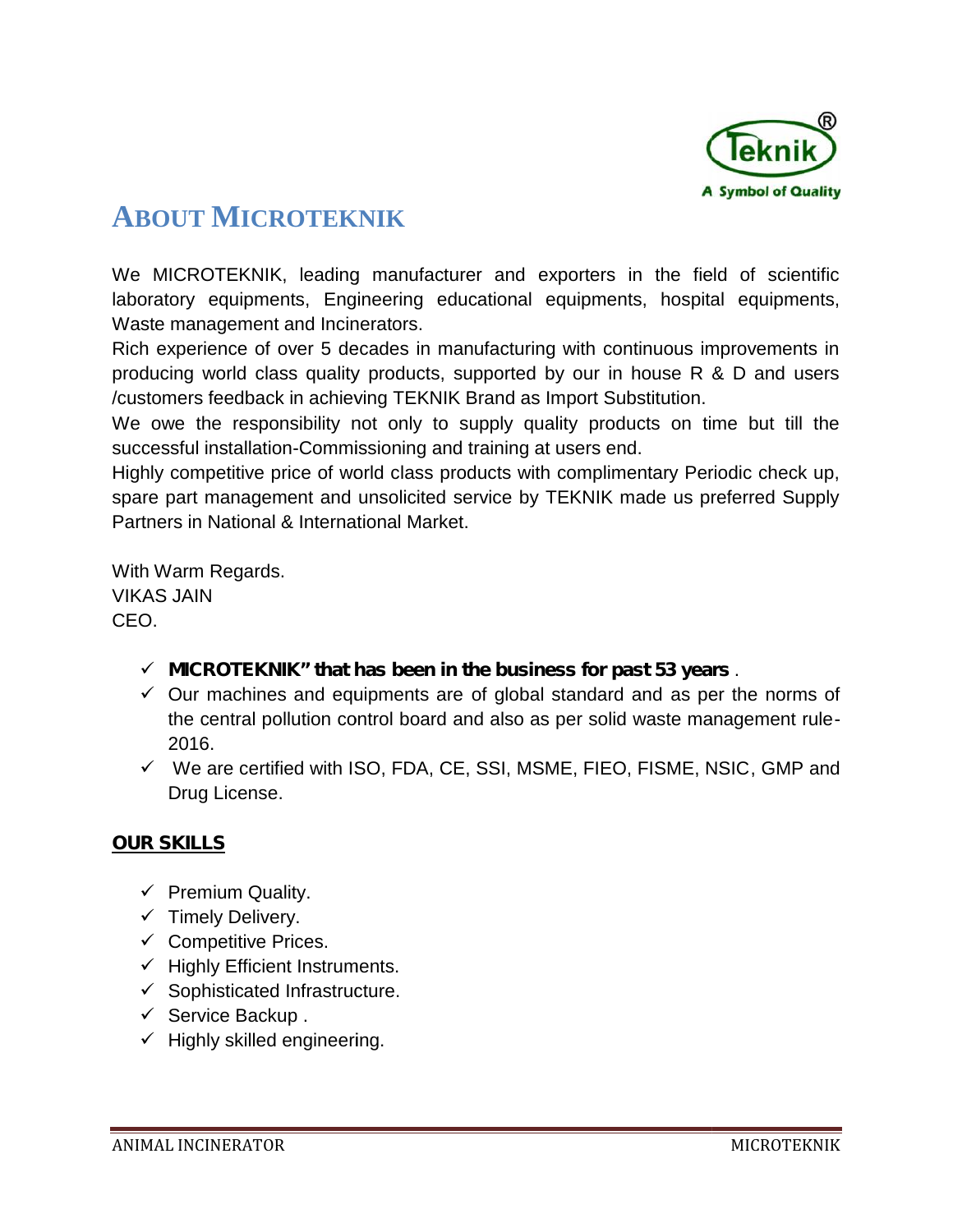

## **CERTIFICATES**





**CERTIFICATE** 





MICRO TENNIS, Inc., Lan **State control of the first product of the State** 



#### 150 45001:2018

in Alia kacam **The Court College Countries**  $\delta$ 



œ





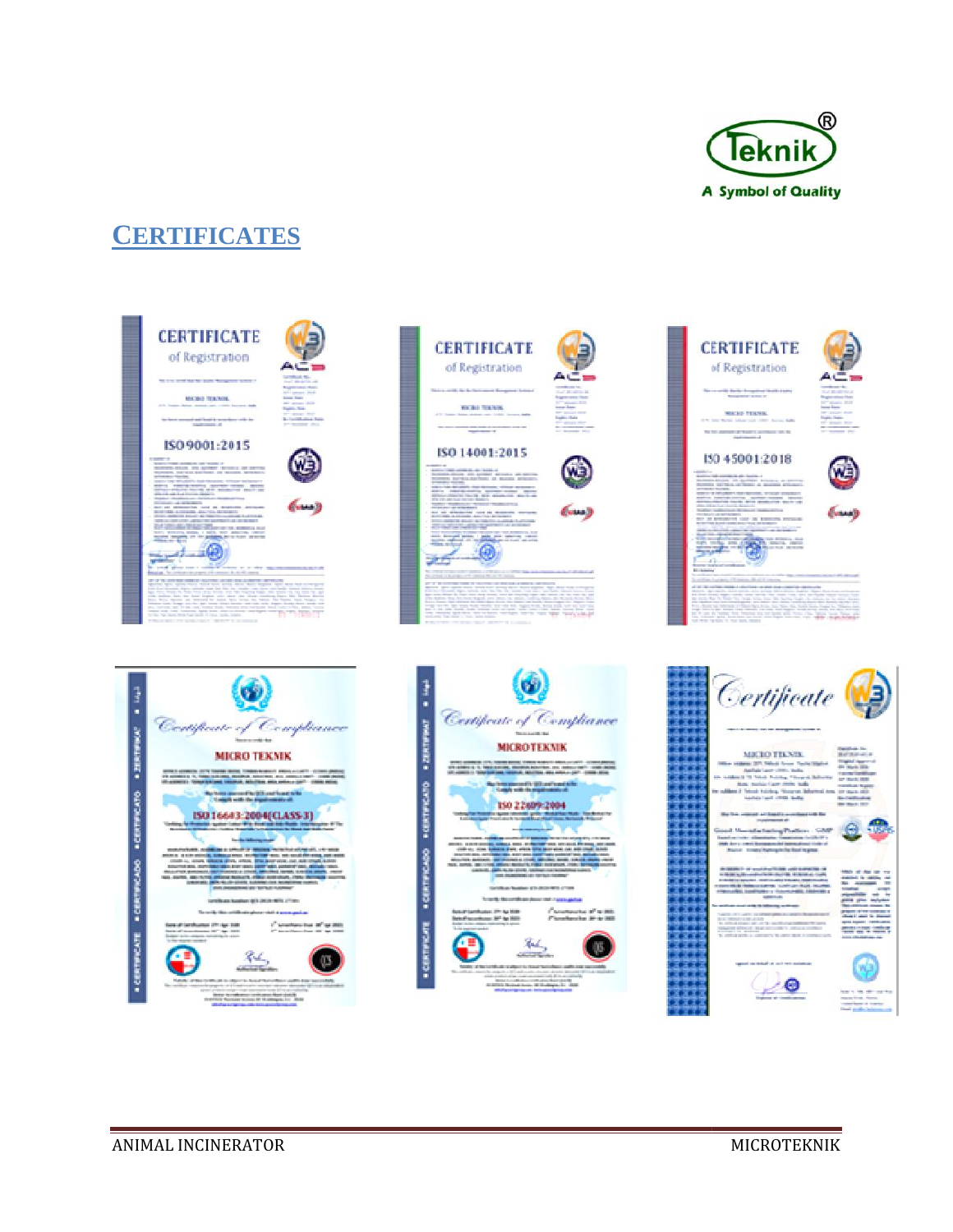





|                                                                                                                                                                                                                                                                                                                                                                                                                                                                     | <b>TRUT SERVICE</b>                                                                                                                                                                                                                                                                                              |                                |                                                                                                                                                                                                                                                                                                                                                                                                                                                                                         |
|---------------------------------------------------------------------------------------------------------------------------------------------------------------------------------------------------------------------------------------------------------------------------------------------------------------------------------------------------------------------------------------------------------------------------------------------------------------------|------------------------------------------------------------------------------------------------------------------------------------------------------------------------------------------------------------------------------------------------------------------------------------------------------------------|--------------------------------|-----------------------------------------------------------------------------------------------------------------------------------------------------------------------------------------------------------------------------------------------------------------------------------------------------------------------------------------------------------------------------------------------------------------------------------------------------------------------------------------|
| structure, Mr. Mouranced<br>2700 TRANSVERSELL CO.<br><b>John Latitude</b>                                                                                                                                                                                                                                                                                                                                                                                           |                                                                                                                                                                                                                                                                                                                  | Antarctate<br><b>Barriotti</b> | <b>CALCULATION</b><br>49-14039-1-120-2<br><b>NATIONAL CONTINUES COMPANY</b>                                                                                                                                                                                                                                                                                                                                                                                                             |
| CONTRACTORY INTERNATIONAL<br>a resultance<br>of consider the con-<br><b>COL</b><br>All Train of the case.<br><b>Standard Co.</b><br>A Restrict Program<br>All "Each of channels - "<br>alliance of calibration<br>In Contract Guidera -<br><b>Senato Charleston</b><br>contractors.<br>de visito en lancalista<br>A research Automo-<br>and Company Company Company<br>All Chrysler Council<br>\$5.000 per continents. 11<br><b>Millenger</b><br><b>Clean Falls</b> | 114,040<br>South Consults & G. To the Johnson<br>do also de la questa companha<br><b>CALCULATION PRODUCTS</b><br>the second control.                                                                                                                                                                             | and address of<br>the control  | 4 NAMES OF GROOM<br>the result completely through the<br>allow those industry demanding.<br>$-1000$<br>A Germania 11<br><b>County</b><br>THE SALES INCOME CONTROL<br><b>COMPANY</b><br>ni f<br>All make important relevation data.<br>Playing without relevant<br>to columns, started<br>$-$<br>$-200$<br>the Channels streamlines -<br><b>COLUMN</b><br>to testimate and a control of<br>and the "<br>tell "considerable" from halds the PRF.<br>ALCOHOL:<br>at telephonic or dealers. |
| 100910-01                                                                                                                                                                                                                                                                                                                                                                                                                                                           |                                                                                                                                                                                                                                                                                                                  | ALL 1949 Box                   | AMARINE 1<br><b>SUPERING</b>                                                                                                                                                                                                                                                                                                                                                                                                                                                            |
| table page 1980 and in 1999.                                                                                                                                                                                                                                                                                                                                                                                                                                        | $\rightarrow$                                                                                                                                                                                                                                                                                                    |                                | <b>CARD AT IT WANT THE THE</b><br>$\rightarrow$                                                                                                                                                                                                                                                                                                                                                                                                                                         |
| to the trip in the 1 to                                                                                                                                                                                                                                                                                                                                                                                                                                             | to this price realize spage prices man<br>to be a paid. Seale will be subjected to support the program of straight the<br>the day transfer part strength where I was selected and a<br>after three destruction from and the lan and article lifet, and spen<br><b>Selle For USA</b><br><b><i>CONTRACTORY</i></b> |                                |                                                                                                                                                                                                                                                                                                                                                                                                                                                                                         |

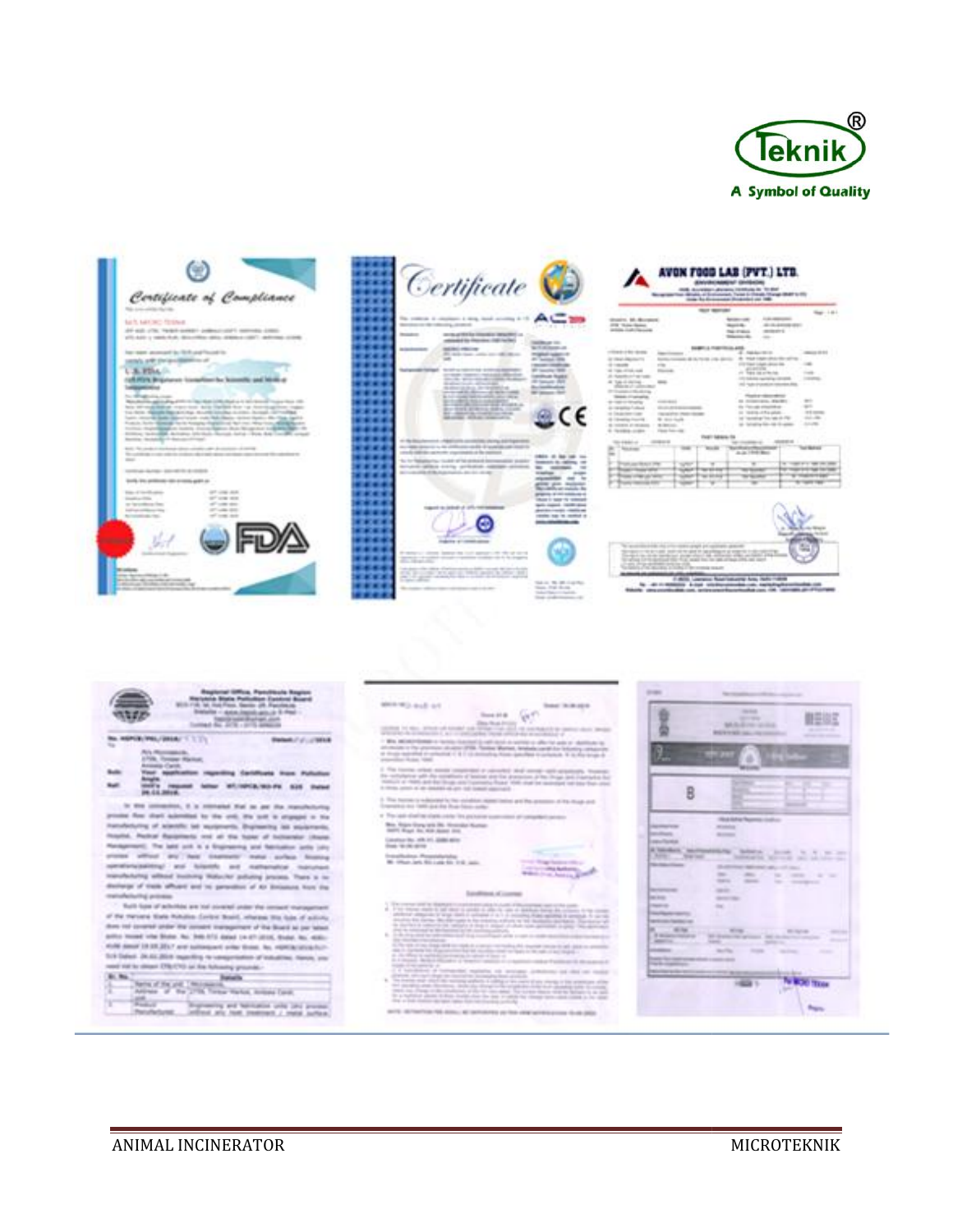

## **ANIMAL INCINERATOR**



**JKA-230SA JKA-230LA JKA-230LA**

Animal waste incinerators to be used to incinerate dead animals like Dog, Goat, Pigs, Hen, Cat, Duck, Cow, Buffalos, Ox, Horse etc. It is commonly used in animal hospitals, clinics, animal shelters, dense forest, zoo and animal control area etc. It is widely used to destroy to animal infection diseases, viruses and animal waste material. These products are manufactured using latest technology machinery. Dead animal incinerator with dual chambers for complete combustible their dead bodies / carcass. The chamber temperature is controlled by a digital temperature controller chambers for complete combustible their dead bodies / carcass. The chamber temperature is controlled by a digital temperature controller. Separate doors for waste burning chamber and for ash collection and chimney is provided for emission of fumes. The incinerator reduces most combustible solid waste to nearly 2-3 percent by volume and 3 % by weight. Hen, Cat, Duck, Cow, Buffalos, Ox, Horse etc. It is commonly used in animal hospitals,<br>clinics, animal shelters, dense forest, zoo and animal control area etc. It is widely used to<br>destroy to animal infection diseases, vir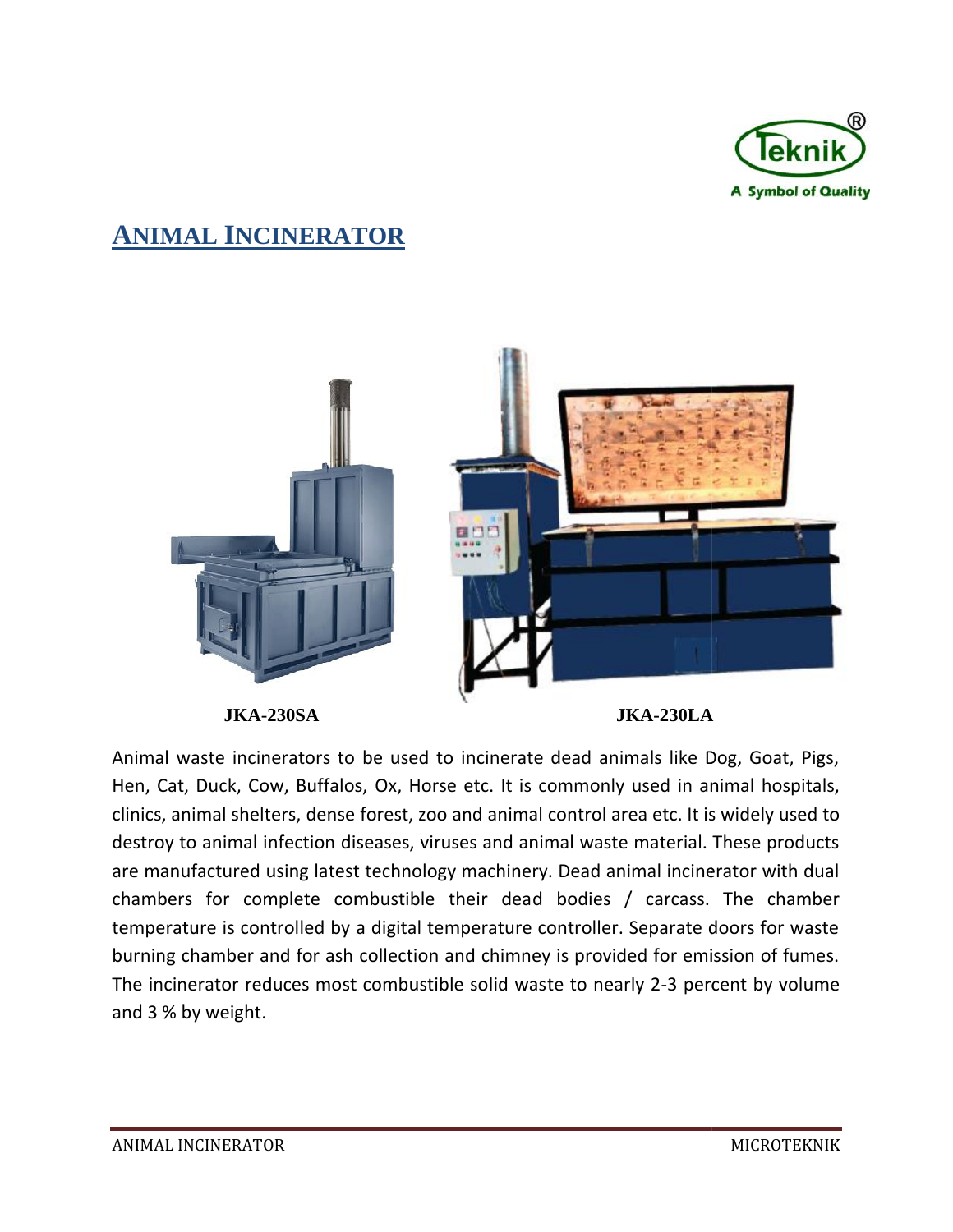

## **CONSTRUCTION**

- ) Pre-fabricated 5 and 8mm robust mild steel casing, seam welded & suitably stiffened/braced where necessary.
- Paint finishing The Mild steel structures are completely painted using a two pack high grade paint system that is baked into the steel structure at 70° C for 10 hrs.
- The layers of refractory lining in the primary and secondary chambers totaling of 230 mm. rated at 1450° C, provide increased fuel efficiency. Framerican and State is tructures are completely painted using a two pack<br>
high grade paint system that is baked into the steel structure at 70° C for 10 hrs.<br>
The layers of refractory lining in the primary and secondary c
- efficiency.
- Removable roof and back plate for ease of maintenance.
- All combustion fuel pipe work and electrical systems are weather proof and in accordance.
- Excess air and rapid cooling systems fitted as standard, aiding cleaner burns and faster cool down times. All combustion fuel pipe work and electrical systems are wea<br>accordance.<br>Excess air and rapid cooling systems fitted as standard, aiding<br>faster cool down times.

## **CHARACTERISTICS**

- > Machine Type: Floor-standing.
- $\triangleright$  Capacity: 50/100/250/500 Kg/h.
- > Temperature range: Min. 850 °C Max. 1450 °C
- $\triangleright$  Power Requirement: LPG, Diesel, Electrical
- $\triangleright$  Temperature monitoring : Digital Display
- $\triangleright$  Average ash residue (%): 1%
- $\triangleright$  Design and prepare the dead animal incinerator with chamber (Primary and Secondary chambers) for complete combustion as per Pollution control board norms. ed 5 and 8mm robust mild steel casing, seam<br>aced where necessary.<br>Ing - The Mild steel structures are completely paint<br>abint system that is baked into the steel structure a<br>f refractory lining in the primary and secondary
- $\triangleright$  Filtration of smoke before releasing it in atmosphere.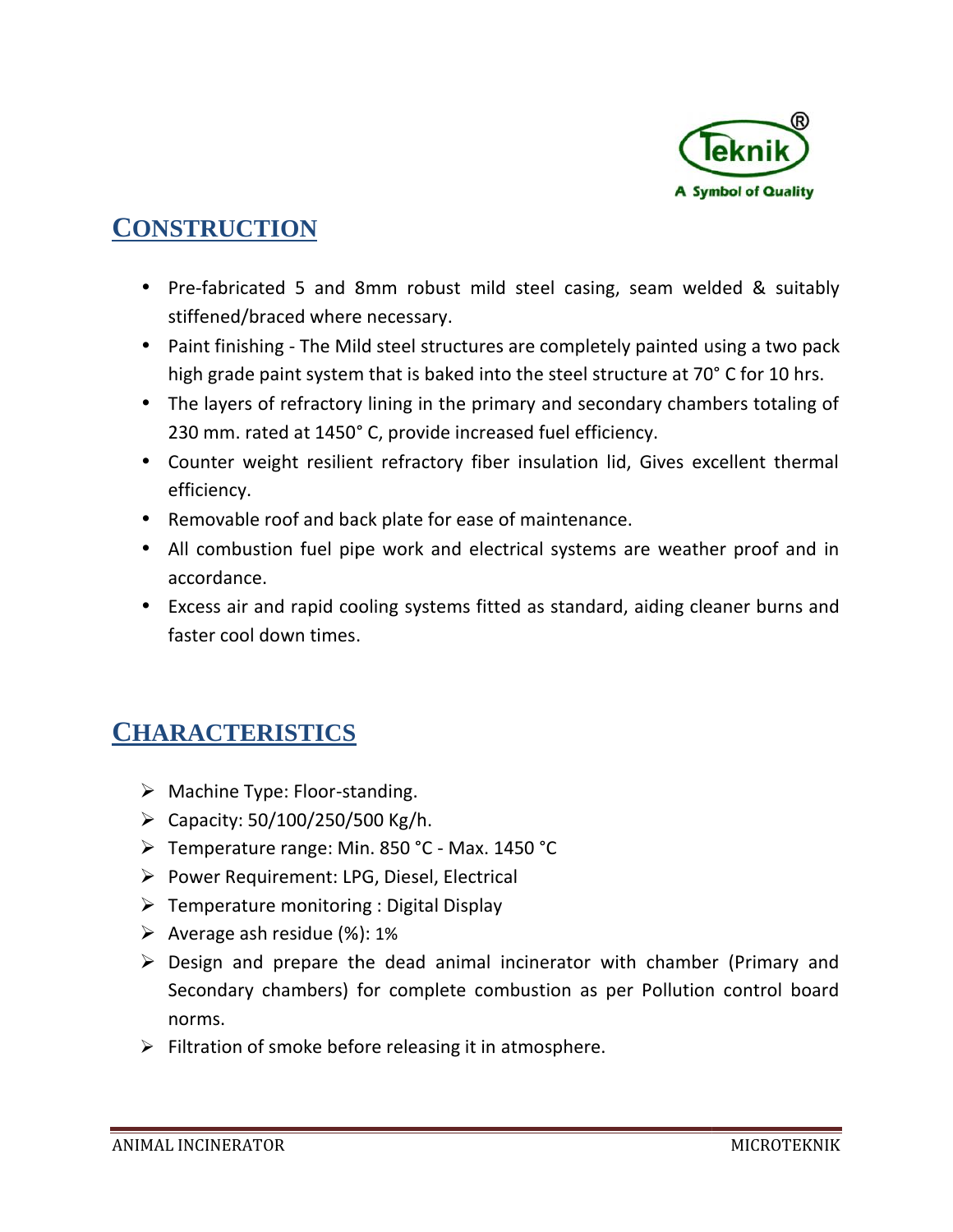

## **GENERAL DESCRIPTION**

- 
- 
- 
- 
- o Ash Removal Manual
- o Equipment Static
- o Electrical Supply 240V, 1 phase
- o Burner **Automatic**
- o Material of construction M.S. 5MM 8MM
- 
- o Control panel **Digital**.
- 

o Use For Dead Animals o Mode of Heating Diesel/Electrical/LPG o Mode of Feeding Manual Sliding Bed/Automatic Sliding Bed o Door Automatic/Mechanical Rope 440V, 3 phase o Ignition **Automatic.** o Inside **High alumina refractory brick IS-8-1994** line **high alumina refractory brick IS-8-1994** line with insulation brick IS 2042-2006





#### **Small Animal Incinerator Large Animal Incinerator**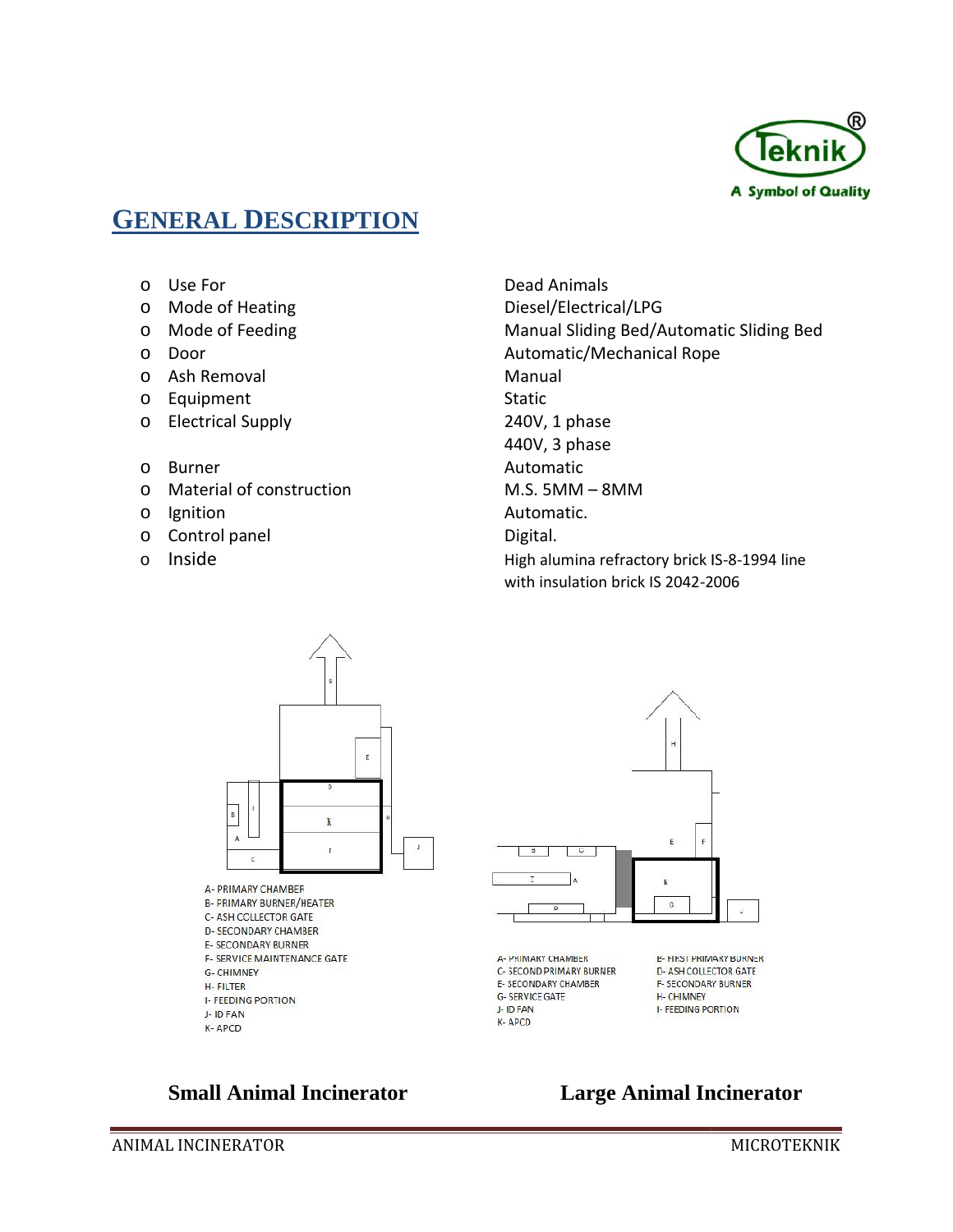

## **OPERATION PRINCIPAL RINCIPAL**

The disposal of waste is based on the principal of incineration of the waste so as to destroy any degradable and infectious material and reduce it volume and mass without producing any type of pollution.

The design is based on the guidelines set by Central Pollution Control Board (CPCB), Delhi and normally adopted by military installation all over the country and world. The Efficient power is supplied by electricity as well as oil burners for larger installation. gradable and infectious material and reduce it volume and mass withou<br>type of pollution.<br>based on the guidelines set by Central Pollution Control Board (CPCB)<br>nally adopted by military installation all over the country and

#### **FLOW DIAGRAM**



#### **FACILITIES INCLUDES FACILITIES INCLUDES**

- **❖** Primary Chamber.
- Secondary Chamber.
- **❖** Combustion Requirements.
- ◆ Anticipated Air Emission Levels.
- **❖** Noise Control.
- ❖ Combustion Control.
- ❖ Air pollution Control Devices.<br>❖ Digital Control Panel.
- ◆ Digital Control Panel.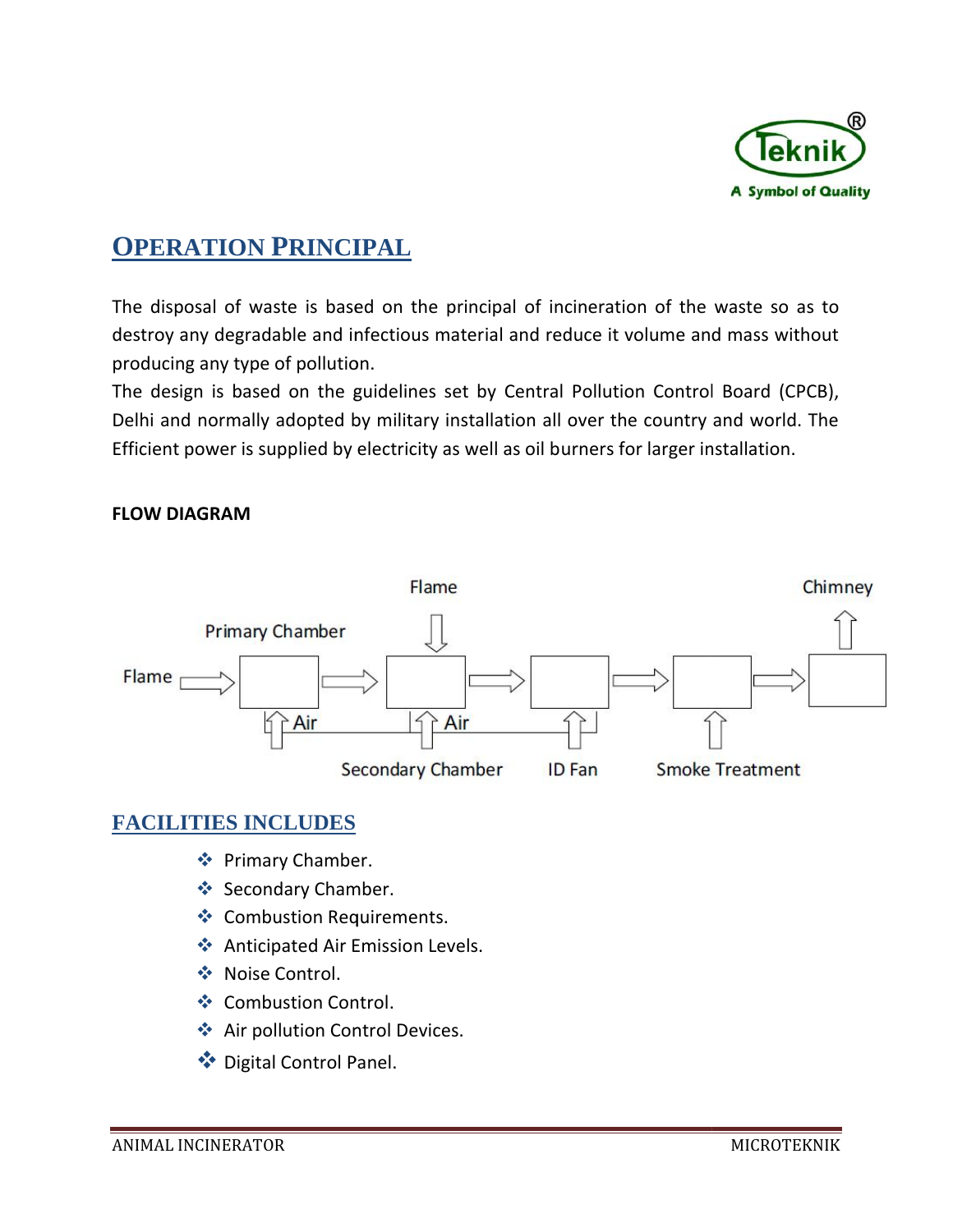

## **AIR POLLUTION CONTROL DEVICE EVICE**

- The flue gases from the secondary chamber are usually vented to the atmosphere through a refractory-lined flue. They are at a very high temperature, atmosphere through a refractory-lined flue. They are at a very high temperature,<br>and interest in recovering this thermal energy e.g. for space heating of the funeral chapel, or other facilities or for distribution into local-district heating networks has arisen in recent years. Such heat recovery efforts have has been viewed in both a positive and negative light by the public.
- In addition, filtration systems (bag houses) are being applied to crematories in many countries. Activated carbon adsorption is being considered for mercury abatement (as a result of dental amalgam). Much of this technology is borrowed from the waste incineration industry on a scaled-down basis. With the rise in the use of cremation in Western nations where amalgam has been used liberally in dental restorations, mercury has been a growing concern. In addition, filtration systems (bag houses) are being applied to crematories in<br>many countries. Activated carbon adsorption is being considered<br>for mercury abatement (as a result of dental amalgam). Much of this technolog is in recovering this thermal energy e.g. for space hapel, or other facilities or for distribution into orks has arisen in recent years. Such heat recovery in both a positive and negative light by the public. filtration sy

#### **VENTURI SCRUBBER**

• A venturi scrubber is designed to effectively use the energy from the inlet gas stream to atomize the liquid being used to scrub the gas stream. This type of technology is a part of the group of air pollution controls collectively referred to as wet scrubbers.

#### **CONTROL PANEL**

• A control panel is a flat, often vertical, area where control or monitoring instruments are displayed or it is an enclosed unit that is the part of a system that users can access, such as the control panel of a security system.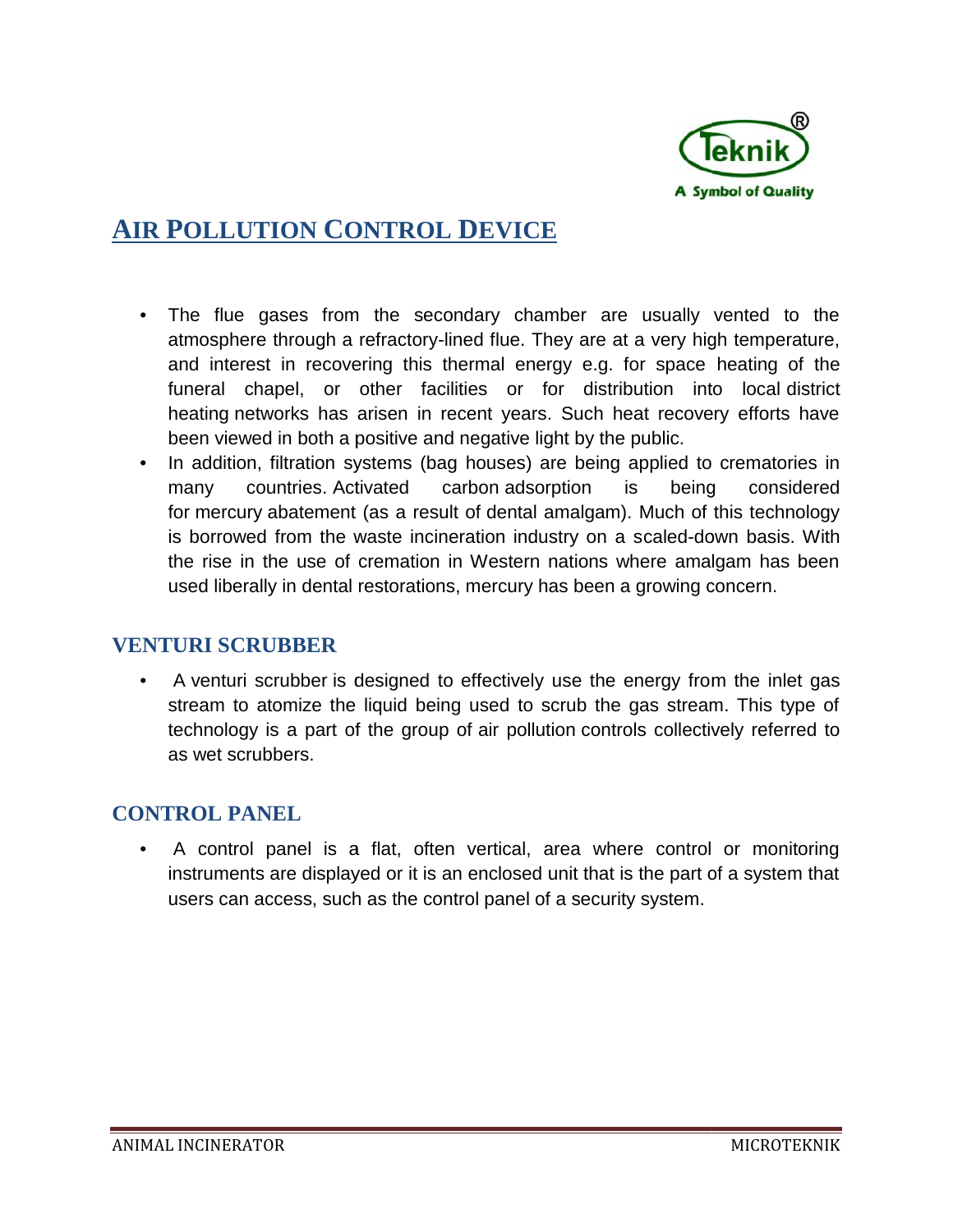

#### **I. D. FAN D.**

• **Induced draft fans** or **ID fans** are used in systems such as steam boilers and **Induced draft fans** or **ID fans** are used in systems such as steam boilers and<br>thermal oil heaters to draw out and remove flue gases from combustion chambers, by creating a vacuum of negative air pressure.

#### **CHIMNEY**

• A structure, usually vertical, containing a passage or flue by which the smoke, gases, etc., of a fire or furnace are carried off and by means of which a draft is created. the part of such a structure that rises above a roof. um of negative air pressure.<br>containing a passage or flue by which the smoke,<br>ce are carried off and by means of which a draft is<br>ucture that rises above a roof.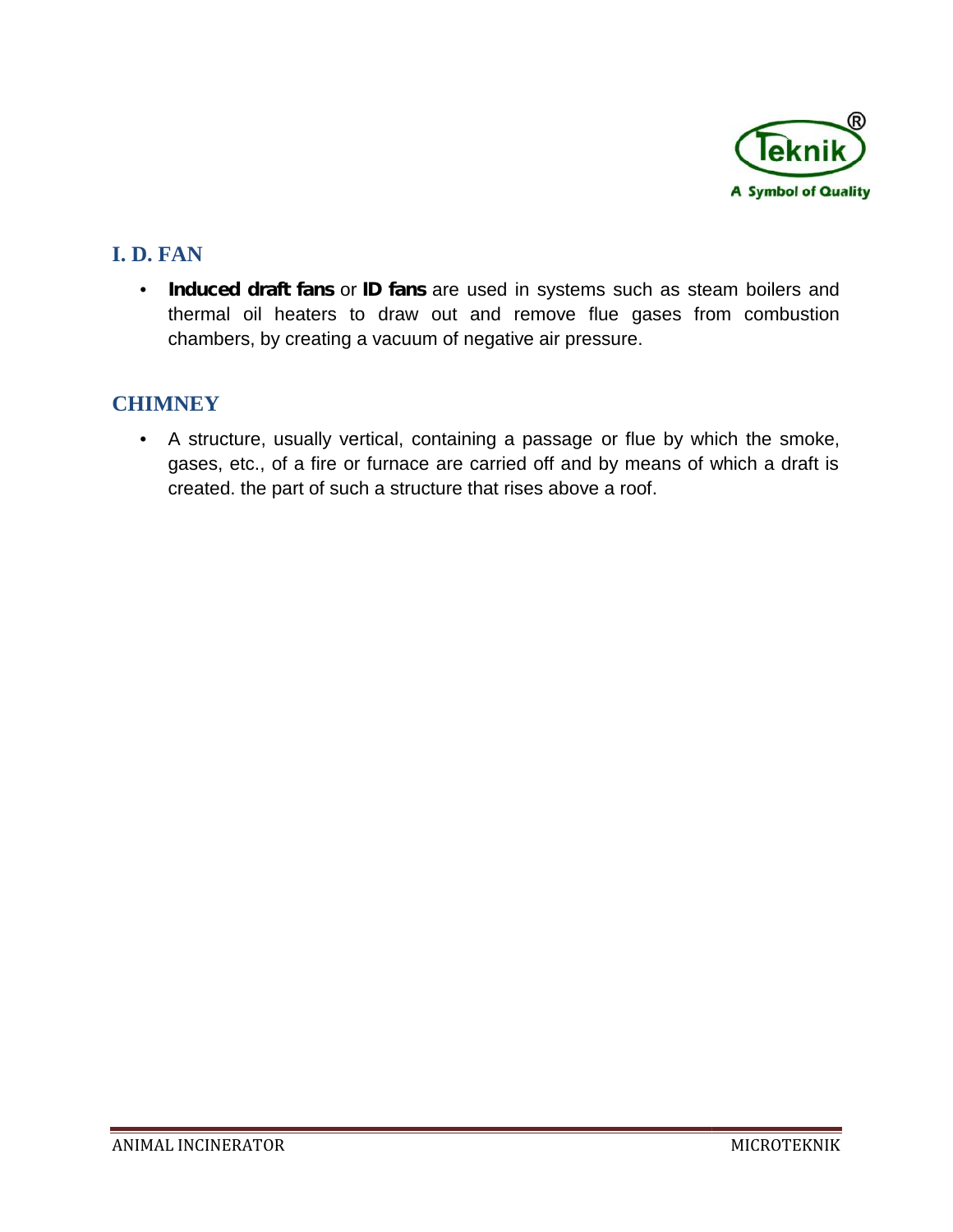



**Pictures of Small & Large Animal Incinerator**

ANIMAL INCINERATOR MICROTEKNIK